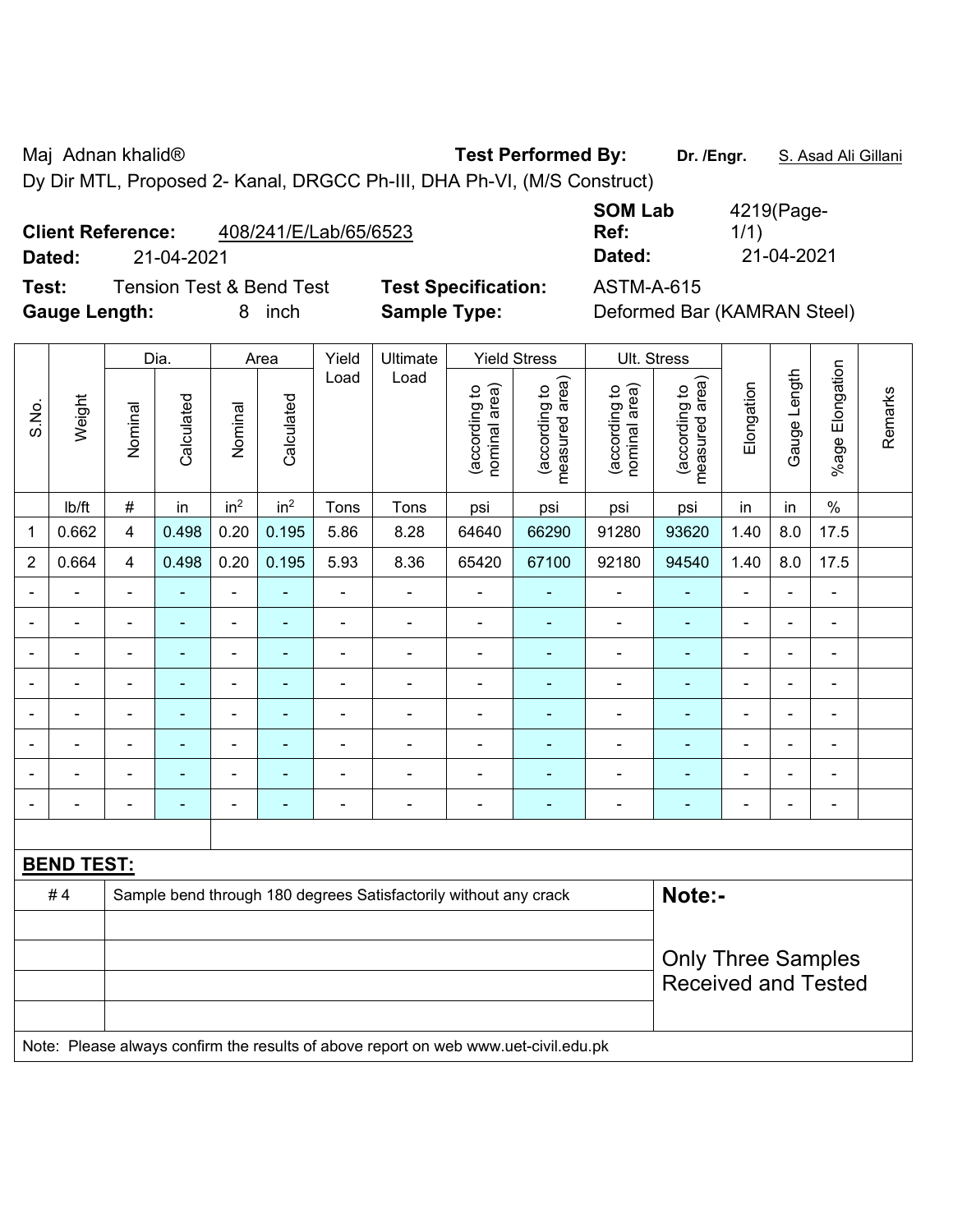Adil Jamal **Test Performed By:** Dr. /Engr. **S. Asad Ali Gillani** Adil Jamal

Project Manager, MA Engg. Services, Lahore(Project: Commercial Plaza at Al Rehman Garden Lahore)

|                          |            |                                     |                            | <b>SOM Lab</b>    | 4220 (Page- |
|--------------------------|------------|-------------------------------------|----------------------------|-------------------|-------------|
| <b>Client Reference:</b> |            | MA/UETL/013                         |                            | Ref:              | 1/1)        |
| Dated:                   | 21-04-2021 |                                     |                            | Dated:            | 21-04-2021  |
| Test:                    |            | <b>Tension Test &amp; Bend Test</b> | <b>Test Specification:</b> | <b>ASTM-A-615</b> |             |
| <b>Gauge Length:</b>     |            | inch<br>8                           | <b>Sample Type:</b>        | Deformed Bar      |             |

|                          |                   |                            | Dia.           |                 | Area            | Yield          | Ultimate                                                                            |                                | <b>Yield Stress</b>             |                                | Ult. Stress                     |                |                |                          |         |
|--------------------------|-------------------|----------------------------|----------------|-----------------|-----------------|----------------|-------------------------------------------------------------------------------------|--------------------------------|---------------------------------|--------------------------------|---------------------------------|----------------|----------------|--------------------------|---------|
| S.No.                    | Weight            | Nominal                    | Calculated     | Nominal         | Calculated      | Load           | Load                                                                                | nominal area)<br>(according to | (according to<br>measured area) | nominal area)<br>(according to | (according to<br>measured area) | Elongation     | Gauge Length   | Elongation<br>$%$ age    | Remarks |
|                          | lb/ft             | $\#$                       | in             | in <sup>2</sup> | in <sup>2</sup> | Tons           | Tons                                                                                | psi                            | psi                             | psi                            | psi                             | in             | in             | $\%$                     |         |
| $\mathbf 1$              | 1.450             | 6                          | 0.736          | 0.44            | 0.426           | 16.23          | 20.46                                                                               | 81340                          | 84020                           | 102550                         | 105920                          | 1.30           | 8.0            | 16.3                     |         |
| $\overline{2}$           | 1.456             | 6                          | 0.738          | 0.44            | 0.428           | 16.74          | 20.71                                                                               | 83900                          | 86250                           | 103830                         | 106740                          | 1.30           | 8.0            | 16.3                     |         |
| $\blacksquare$           | ä,                | $\blacksquare$             | ä,             | $\blacksquare$  | $\blacksquare$  | $\blacksquare$ | $\blacksquare$                                                                      | $\blacksquare$                 | $\blacksquare$                  | $\frac{1}{2}$                  | $\blacksquare$                  | $\blacksquare$ | $\blacksquare$ | $\blacksquare$           |         |
| $\blacksquare$           | $\blacksquare$    | $\blacksquare$             | ÷,             | $\blacksquare$  | $\blacksquare$  | $\blacksquare$ | $\overline{a}$                                                                      | $\blacksquare$                 | $\blacksquare$                  | $\qquad \qquad \blacksquare$   | $\blacksquare$                  | $\overline{a}$ | ä,             | $\blacksquare$           |         |
|                          | $\blacksquare$    | $\blacksquare$             | ÷,             | $\blacksquare$  | $\blacksquare$  | $\blacksquare$ | $\blacksquare$                                                                      | $\blacksquare$                 | $\blacksquare$                  | $\blacksquare$                 | Ξ                               | $\blacksquare$ | i.             | $\blacksquare$           |         |
|                          | $\blacksquare$    | $\blacksquare$             | $\blacksquare$ | ä,              | $\blacksquare$  | $\blacksquare$ | $\blacksquare$                                                                      | $\blacksquare$                 | ÷,                              | ÷.                             | ÷                               |                | ÷              | $\blacksquare$           |         |
|                          |                   |                            | ٠              | $\blacksquare$  |                 |                |                                                                                     | $\overline{\phantom{0}}$       | $\blacksquare$                  | $\blacksquare$                 | ۰                               |                |                | $\blacksquare$           |         |
|                          |                   |                            |                | $\blacksquare$  |                 |                |                                                                                     | $\overline{\phantom{0}}$       |                                 | $\blacksquare$                 | ۰                               |                |                | $\blacksquare$           |         |
|                          |                   |                            | $\blacksquare$ | $\blacksquare$  |                 | $\blacksquare$ | $\blacksquare$                                                                      | $\blacksquare$                 | $\blacksquare$                  | $\overline{a}$                 | ٠                               |                | Ē,             | $\blacksquare$           |         |
| $\overline{\phantom{0}}$ |                   | ٠                          | $\blacksquare$ | $\blacksquare$  | ٠               | $\blacksquare$ | $\overline{\phantom{a}}$                                                            | $\overline{\phantom{a}}$       | $\blacksquare$                  | $\blacksquare$                 | ۰                               | $\blacksquare$ | $\blacksquare$ | $\overline{\phantom{a}}$ |         |
|                          |                   |                            |                |                 |                 |                |                                                                                     |                                |                                 |                                |                                 |                |                |                          |         |
|                          | <b>BEND TEST:</b> |                            |                |                 |                 |                |                                                                                     |                                |                                 |                                |                                 |                |                |                          |         |
|                          | #6                |                            |                |                 |                 |                | Sample bend through 180 degrees Satisfactorily without any crack                    |                                |                                 |                                | Note:-                          |                |                |                          |         |
|                          |                   |                            |                |                 |                 |                |                                                                                     |                                |                                 |                                |                                 |                |                |                          |         |
|                          |                   |                            |                |                 |                 |                | <b>Only Three Samples</b>                                                           |                                |                                 |                                |                                 |                |                |                          |         |
|                          |                   | <b>Received and Tested</b> |                |                 |                 |                |                                                                                     |                                |                                 |                                |                                 |                |                |                          |         |
|                          |                   |                            |                |                 |                 |                | Note: Please always confirm the results of above report on web www.uet-civil.edu.pk |                                |                                 |                                |                                 |                |                |                          |         |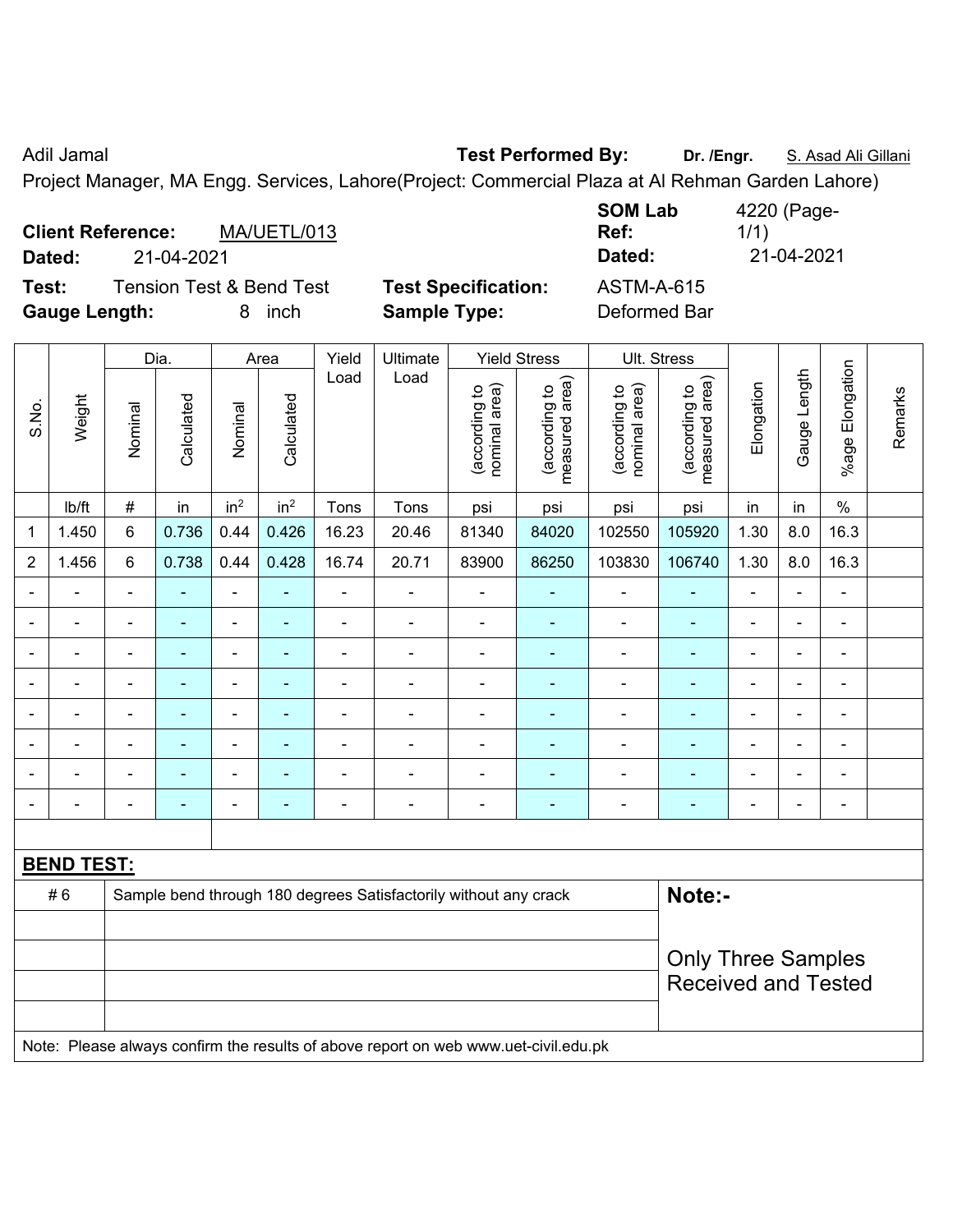Abdullah Hussain **Test Performed By:** Dr. /Engr. **S. Asad Ali Gillani** Abdullah Hussain

Resident Engineer, NESPAK Off, Street Ayesha Musjid Rawailpura(opposite Fateh Garh Agency) Sialkot

**Client Reference:** Nespak/SAH/UET/LI, 2&4/017 **SOM Lab Ref:** 

**Test:** Tension Test & Bend Test **Test Specification:** ASTM-A-615 **Guage Length:** 8 inch **Sample Type:** Deformed Bar(Kamran Steel)

1/1) **Dated:** 19-04-2021 **Dated:** 21-04-2021

|                          |                   |                | Dia.                                                    |                          | Area            | Yield                    | <b>Ultimate</b>                                                                     |                                | <b>Yield Stress</b>             |                                | Ult. Stress                     |                          |                |                 |         |
|--------------------------|-------------------|----------------|---------------------------------------------------------|--------------------------|-----------------|--------------------------|-------------------------------------------------------------------------------------|--------------------------------|---------------------------------|--------------------------------|---------------------------------|--------------------------|----------------|-----------------|---------|
| S.No.                    | Weight            | Nominal        | Calculated                                              | Nominal                  | Calculated      | Load                     | Load                                                                                | nominal area)<br>(according to | (according to<br>measured area) | (according to<br>nominal area) | measured area)<br>(according to | Elongation               | Gauge Length   | %age Elongation | Remarks |
|                          | lb/ft             | #              | in                                                      | in <sup>2</sup>          | in <sup>2</sup> | Tons                     | Tons                                                                                | psi                            | psi                             | psi                            | psi                             | in                       | in             | $\frac{0}{0}$   |         |
| $\mathbf 1$              | 0.685             | 4              | 0.506                                                   | 0.20                     | 0.201           | 6.65                     | 9.17                                                                                | 73290                          | 72930                           | 101170                         | 100670                          | 1.30                     | 8.0            | 16.3            |         |
| $\overline{2}$           | 0.655             | 4              | 0.494                                                   | 0.20                     | 0.192           | 7.05                     | 9.48                                                                                | 77790                          | 81030                           | 104540                         | 108900                          | 1.20                     | 8.0            | 15.0            |         |
|                          |                   |                |                                                         | $\blacksquare$           | ÷,              | ÷                        |                                                                                     | $\blacksquare$                 |                                 | $\blacksquare$                 | $\blacksquare$                  |                          |                |                 |         |
| $\overline{\phantom{0}}$ |                   | $\blacksquare$ | $\blacksquare$                                          | $\blacksquare$           | $\blacksquare$  | $\blacksquare$           | $\blacksquare$                                                                      | $\overline{\phantom{a}}$       | $\blacksquare$                  | $\overline{\phantom{a}}$       | ٠                               | $\blacksquare$           | $\blacksquare$ | $\blacksquare$  |         |
| ÷                        |                   | $\blacksquare$ | ٠                                                       | $\blacksquare$           | $\blacksquare$  | $\overline{\phantom{a}}$ | $\blacksquare$                                                                      | $\blacksquare$                 | $\blacksquare$                  | $\overline{\phantom{a}}$       | $\blacksquare$                  | $\overline{\phantom{a}}$ | $\blacksquare$ | ÷               |         |
|                          |                   | $\blacksquare$ | $\blacksquare$                                          | $\blacksquare$           | $\blacksquare$  | ÷                        | ÷                                                                                   | $\overline{\phantom{a}}$       | $\overline{\phantom{0}}$        | ÷                              | ٠                               | $\blacksquare$           | $\blacksquare$ | ÷               |         |
|                          | $\sim$            | $\blacksquare$ | $\blacksquare$                                          | $\blacksquare$           | ÷,              | $\blacksquare$           | $\blacksquare$                                                                      | $\overline{\phantom{a}}$       | $\blacksquare$                  | $\blacksquare$                 | ٠                               | $\blacksquare$           | $\blacksquare$ | ä,              |         |
|                          |                   | ä,             |                                                         | $\blacksquare$           | Ē,              | $\blacksquare$           | ä,                                                                                  | ä,                             |                                 | $\blacksquare$                 | ä,                              |                          |                | ä,              |         |
|                          |                   |                |                                                         |                          |                 |                          |                                                                                     | $\blacksquare$                 |                                 |                                | $\blacksquare$                  |                          |                |                 |         |
| $\overline{\phantom{0}}$ |                   | $\blacksquare$ | $\blacksquare$                                          | $\overline{\phantom{0}}$ | ÷               | Ē.                       | ٠                                                                                   | $\qquad \qquad \blacksquare$   | $\overline{\phantom{0}}$        | $\blacksquare$                 | ۰                               | $\overline{\phantom{0}}$ | $\blacksquare$ | $\blacksquare$  |         |
|                          |                   |                |                                                         |                          |                 |                          |                                                                                     |                                |                                 |                                |                                 |                          |                |                 |         |
|                          | <b>BEND TEST:</b> |                |                                                         |                          |                 |                          |                                                                                     |                                |                                 |                                |                                 |                          |                |                 |         |
|                          | #4                |                |                                                         |                          |                 |                          | Sample bend through 180 degrees Satisfactorily without any crack                    |                                |                                 |                                | Note:-                          |                          |                |                 |         |
|                          |                   |                |                                                         |                          |                 |                          |                                                                                     |                                |                                 |                                |                                 |                          |                |                 |         |
|                          |                   |                | <b>Only Three Samples</b><br><b>Received and Tested</b> |                          |                 |                          |                                                                                     |                                |                                 |                                |                                 |                          |                |                 |         |
|                          |                   |                |                                                         |                          |                 |                          | Note: Please always confirm the results of above report on web www.uet-civil.edu.pk |                                |                                 |                                |                                 |                          |                |                 |         |

4221 (Page-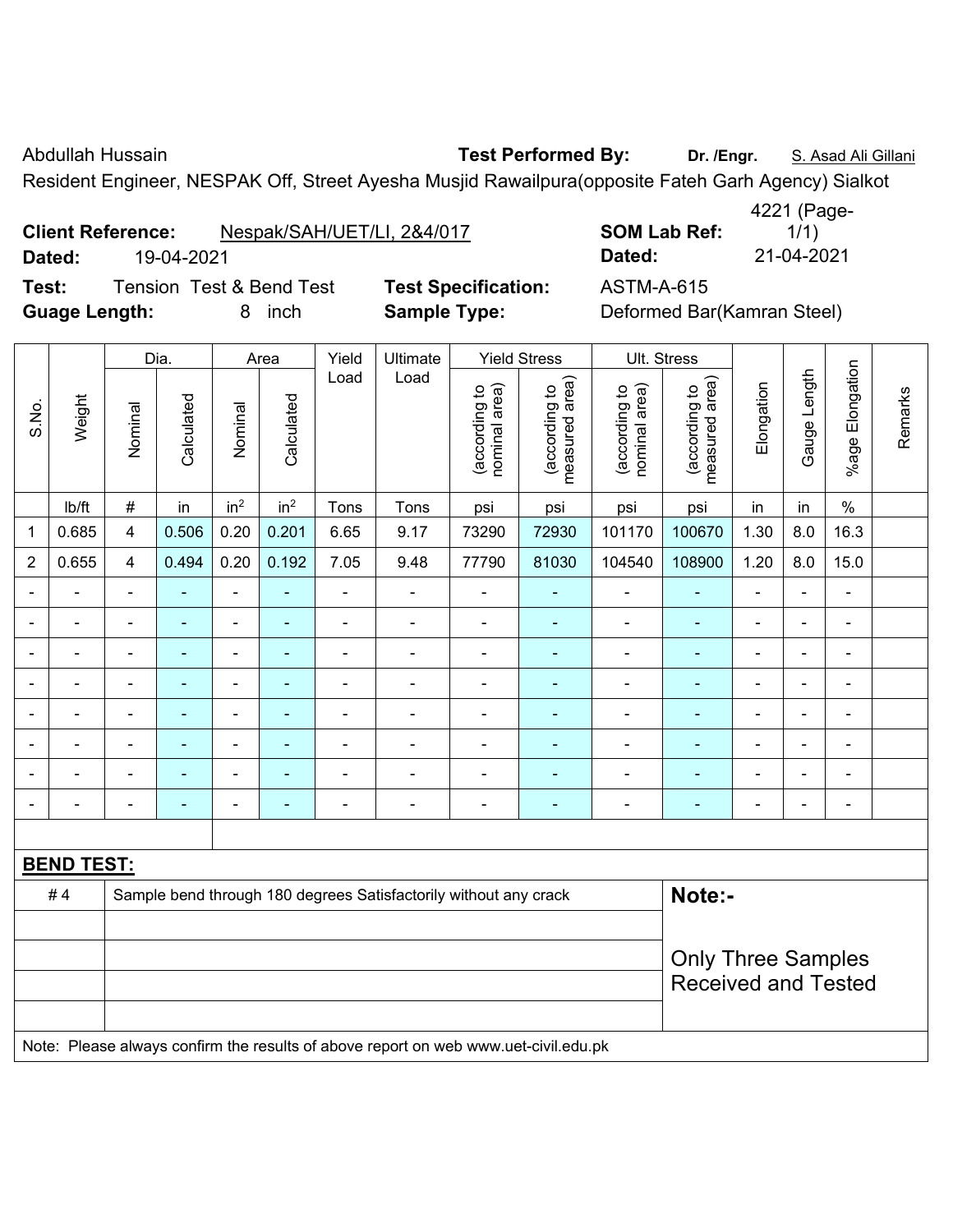CO 108 Engr Bn **Test Performed By:** Dr. /Engr. **S. Asad Ali Gillani** CO 108 Engr Bn

(Const. of 03 x Additional Building & parking Shed at CMH Medical College, Kharian Cantt.)

| <b>Client Reference:</b> | 108-Engr Br Kharian cantt |                            | <b>SUM LAD</b><br>Ref: | 4222 Page-<br>1/1) |
|--------------------------|---------------------------|----------------------------|------------------------|--------------------|
| Dated:                   | 21-04-2021                |                            | Dated:                 | 21-04-2021         |
| Test:                    | Tension Test & Bend Test  | <b>Test Specification:</b> | ASTM-A-615             |                    |

**SOM Lab Ref:**  4222(Page-1/1)

**Gauge Length:** 8 inch **Sample Type:** Deformed Bar

**Testion:** ASTM-A-615

|                |                   |                                                                  | Dia.           |                 | Area            | Yield                    | Ultimate                                                         |                                | <b>Yield Stress</b>                         |                                | Ult. Stress                     |                            |                   |                       |         |
|----------------|-------------------|------------------------------------------------------------------|----------------|-----------------|-----------------|--------------------------|------------------------------------------------------------------|--------------------------------|---------------------------------------------|--------------------------------|---------------------------------|----------------------------|-------------------|-----------------------|---------|
| S.No.          | Weight            | Nominal                                                          | Calculated     | Nominal         | Calculated      | Load                     | Load                                                             | nominal area)<br>(according to | (according to<br>neasured area)<br>measured | nominal area)<br>(according to | measured area)<br>(according to | Elongation                 | Length<br>Gauge I | Elongation<br>$%$ age | Remarks |
|                | lb/ft             | #                                                                | in             | in <sup>2</sup> | in <sup>2</sup> | Tons                     | Tons                                                             | psi                            | psi                                         | psi                            | psi                             | in                         | in                | $\frac{0}{0}$         |         |
| $\mathbf{1}$   | 2.625             | 8                                                                | 0.991          | 0.79            | 0.771           | 26.47                    | 34.93                                                            | 73910                          | 75730                                       | 97530                          | 99930                           | 1.50                       | 8.0               | 18.8                  |         |
| $\overline{2}$ | 2.635             | 8                                                                | 0.993          | 0.79            | 0.774           | 26.42                    | 34.83                                                            | 73770                          | 75290                                       | 97240                          | 99250                           | 1.50                       | 8.0               | 18.8                  |         |
| 3              | 1.509             | 6                                                                | 0.751          | 0.44            | 0.443           | 16.36                    | 19.27                                                            | 82010                          | 81450                                       | 96570                          | 95920                           | 1.50                       | 8.0               | 18.8                  |         |
| $\overline{4}$ | 1.507             | 6                                                                | 0.751          | 0.44            | 0.443           | 16.46                    | 19.32                                                            | 82520                          | 81960                                       | 96830                          | 96170                           | 1.40                       | 8.0               | 17.5                  |         |
| 5              | 0.652             | 4                                                                | 0.494          | 0.20            | 0.192           | 7.41                     | 8.48                                                             | 81720                          | 85130                                       | 93530                          | 97420                           | 1.00                       | 8.0               | 12.5                  |         |
| 6              | 0.653             | 4                                                                | 0.494          | 0.20            | 0.192           | 7.34                     | 8.48                                                             | 80940                          | 84310                                       | 93530                          | 97420                           | 1.00                       | 8.0               | 12.5                  |         |
|                |                   | $\blacksquare$                                                   | $\blacksquare$ | $\blacksquare$  | $\blacksquare$  | $\overline{\phantom{a}}$ | $\overline{\phantom{a}}$                                         | $\overline{\phantom{a}}$       | $\blacksquare$                              | $\overline{\phantom{0}}$       | $\blacksquare$                  | $\blacksquare$             | ä,                | ÷,                    |         |
|                |                   | $\blacksquare$                                                   | ٠              | $\blacksquare$  | ÷               | $\blacksquare$           | $\blacksquare$                                                   | $\blacksquare$                 | ÷                                           | $\qquad \qquad \blacksquare$   | ÷,                              | ä,                         |                   | $\blacksquare$        |         |
|                |                   |                                                                  |                |                 |                 |                          |                                                                  |                                | ÷                                           |                                |                                 |                            |                   |                       |         |
|                |                   | ä,                                                               | $\blacksquare$ | $\blacksquare$  | ÷               | Ē,                       | $\blacksquare$                                                   | $\overline{\phantom{a}}$       | $\blacksquare$                              | $\blacksquare$                 | ÷,                              | ä,                         | $\blacksquare$    | $\blacksquare$        |         |
|                |                   |                                                                  |                |                 |                 |                          |                                                                  |                                |                                             |                                |                                 |                            |                   |                       |         |
|                | <b>BEND TEST:</b> |                                                                  |                |                 |                 |                          |                                                                  |                                |                                             |                                |                                 |                            |                   |                       |         |
|                | # 8               |                                                                  |                |                 |                 |                          | Sample bend through 180 degrees Satisfactorily without any crack |                                |                                             |                                | Note:-                          |                            |                   |                       |         |
|                | #6                | Sample bend through 180 degrees Satisfactorily without any crack |                |                 |                 |                          |                                                                  |                                |                                             |                                |                                 |                            |                   |                       |         |
|                | #4                | Sample bend through 180 degrees Satisfactorily without any crack |                |                 |                 |                          |                                                                  |                                |                                             |                                | <b>Only Nine Samples</b>        |                            |                   |                       |         |
|                |                   |                                                                  |                |                 |                 |                          |                                                                  |                                |                                             |                                |                                 | <b>Received and Tested</b> |                   |                       |         |
|                |                   |                                                                  |                |                 |                 |                          |                                                                  |                                |                                             |                                |                                 |                            |                   |                       |         |

Note: Please always confirm the results of above report on web www.uet-civil.edu.pk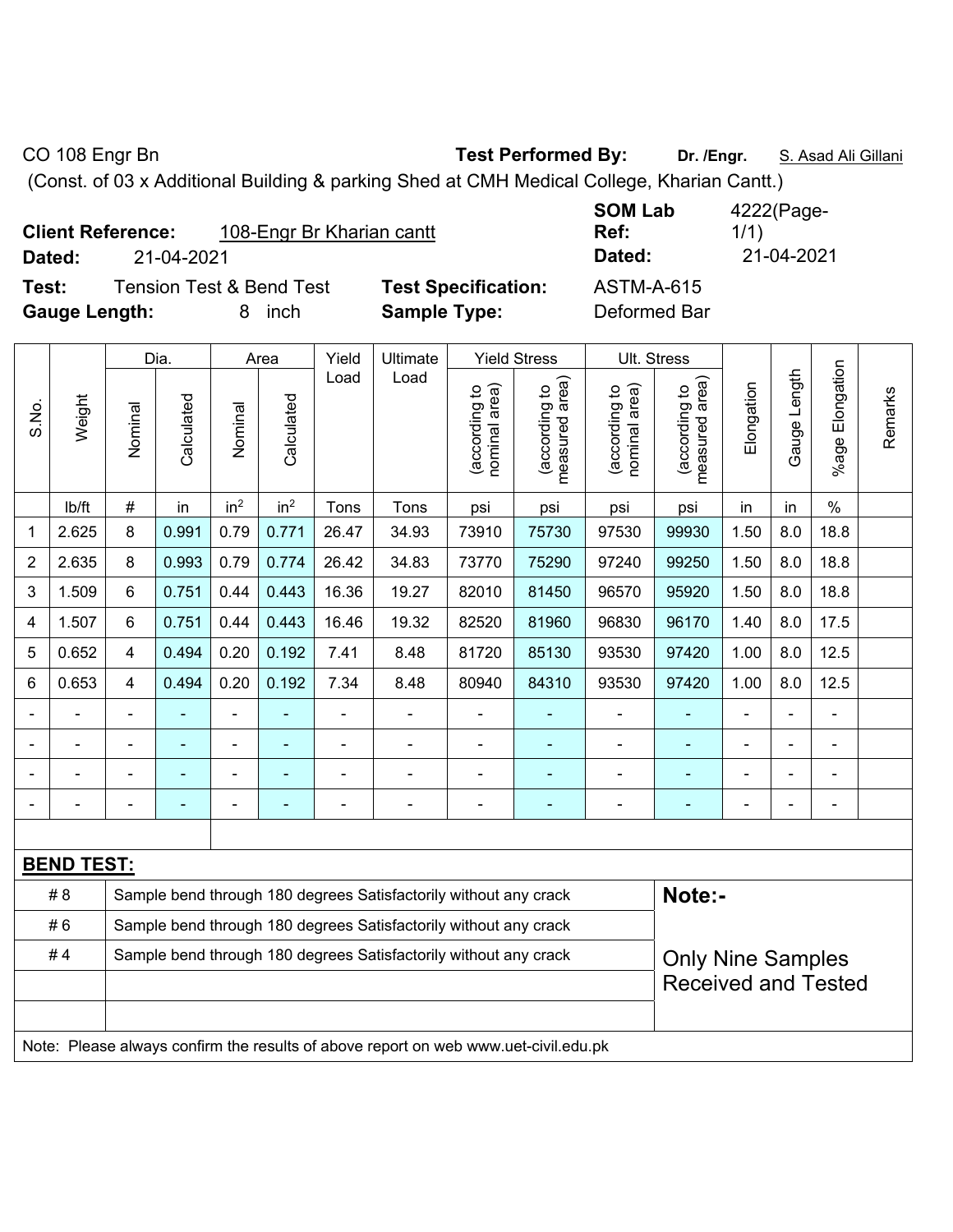Shahzad Mukhtar Ahmad **Test Performed By:** Dr. /Engr. **Nauman Khurram** 

Project Manager (K & N House) Aitchison College, Lahore

| <b>Client Reference:</b> |            | P-0666                              |                            | <b>SOM Lab</b><br>Ref: | 4223(Page-<br>1/1) |
|--------------------------|------------|-------------------------------------|----------------------------|------------------------|--------------------|
| Dated:                   | 21-04-2021 |                                     |                            | Dated:                 | 21-04-2021         |
| Test:                    |            | <b>Tension Test &amp; Bend Test</b> | <b>Test Specification:</b> | <b>ASTM-A-615</b>      |                    |
| <b>Gauge Length:</b>     |            | inch                                | <b>Sample Type:</b>        | Deformed Bar           |                    |

|                |                   |                            | Dia.           |                          | Area                     | Yield          | Ultimate                                                                            |                                | <b>Yield Stress</b>             |                                | Ult. Stress                     |                |                |                 |         |
|----------------|-------------------|----------------------------|----------------|--------------------------|--------------------------|----------------|-------------------------------------------------------------------------------------|--------------------------------|---------------------------------|--------------------------------|---------------------------------|----------------|----------------|-----------------|---------|
| S.No.          | Weight            | Nominal                    | Calculated     | Nominal                  | Calculated               | Load           | Load                                                                                | nominal area)<br>(according to | (according to<br>measured area) | nominal area)<br>(according to | measured area)<br>(according to | Elongation     | Gauge Length   | %age Elongation | Remarks |
|                | lb/ft             | $\#$                       | in             | in <sup>2</sup>          | in <sup>2</sup>          | Tons           | Tons                                                                                | psi                            | psi                             | psi                            | psi                             | in             | in             | $\%$            |         |
| 1              | 1.459             | 6                          | 0.739          | 0.44                     | 0.429                    | 13.93          | 18.20                                                                               | 69850                          | 71640                           | 91210                          | 93540                           | 1.30           | 8.0            | 16.3            |         |
| $\overline{2}$ | 1.464             | 6                          | 0.740          | 0.44                     | 0.430                    | 13.66          | 17.99                                                                               | 68470                          | 70060                           | 90180                          | 92280                           | 1.30           | 8.0            | 16.3            |         |
| 3              | 0.658             | $\overline{4}$             | 0.496          | 0.20                     | 0.193                    | 7.34           | 9.02                                                                                | 80940                          | 83870                           | 99480                          | 103090                          | 1.00           | 8.0            | 12.5            |         |
| $\overline{4}$ | 0.664             | $\overline{\mathbf{4}}$    | 0.498          | 0.20                     | 0.195                    | 7.34           | 9.04                                                                                | 80940                          | 83010                           | 99710                          | 102260                          | 1.00           | 8.0            | 12.5            |         |
|                | ÷                 | $\blacksquare$             | ÷,             | $\blacksquare$           | $\blacksquare$           | L,             | ä,                                                                                  | $\blacksquare$                 | ÷,                              | ÷,                             | ä,                              | $\blacksquare$ | ä,             | ä,              |         |
|                | $\blacksquare$    |                            | $\blacksquare$ | $\overline{\phantom{a}}$ | $\overline{\phantom{a}}$ | $\blacksquare$ | $\blacksquare$                                                                      | $\blacksquare$                 | $\blacksquare$                  | $\blacksquare$                 | $\blacksquare$                  |                | $\blacksquare$ | $\blacksquare$  |         |
|                |                   |                            | $\overline{a}$ | ÷                        |                          |                | ä,                                                                                  | $\blacksquare$                 | $\blacksquare$                  | $\blacksquare$                 | $\blacksquare$                  |                | ÷              | $\blacksquare$  |         |
|                |                   |                            |                | ÷                        |                          |                | $\blacksquare$                                                                      | ä,                             | ÷                               | $\blacksquare$                 | ä,                              |                | ä,             | ÷               |         |
|                |                   |                            |                | ÷                        |                          |                | $\blacksquare$                                                                      | $\blacksquare$                 | ۳                               | $\blacksquare$                 | L.                              |                | ÷              | $\blacksquare$  |         |
|                |                   |                            |                | $\blacksquare$           |                          |                | $\blacksquare$                                                                      | $\blacksquare$                 | $\blacksquare$                  | ۰                              | $\blacksquare$                  |                | ÷,             | $\overline{a}$  |         |
|                |                   |                            |                |                          |                          |                |                                                                                     |                                |                                 |                                |                                 |                |                |                 |         |
|                | <b>BEND TEST:</b> |                            |                |                          |                          |                |                                                                                     |                                |                                 |                                |                                 |                |                |                 |         |
|                | #6                |                            |                |                          |                          |                | Sample bend through 180 degrees Satisfactorily without any crack                    |                                |                                 |                                | Note:-                          |                |                |                 |         |
|                | #4                |                            |                |                          |                          |                | Sample bend through 180 degrees Satisfactorily without any crack                    |                                |                                 |                                |                                 |                |                |                 |         |
|                |                   | <b>Only Six Samples</b>    |                |                          |                          |                |                                                                                     |                                |                                 |                                |                                 |                |                |                 |         |
|                |                   | <b>Received and Tested</b> |                |                          |                          |                |                                                                                     |                                |                                 |                                |                                 |                |                |                 |         |
|                |                   |                            |                |                          |                          |                |                                                                                     |                                |                                 |                                |                                 |                |                |                 |         |
|                |                   |                            |                |                          |                          |                | Note: Please always confirm the results of above report on web www.uet-civil.edu.pk |                                |                                 |                                |                                 |                |                |                 |         |